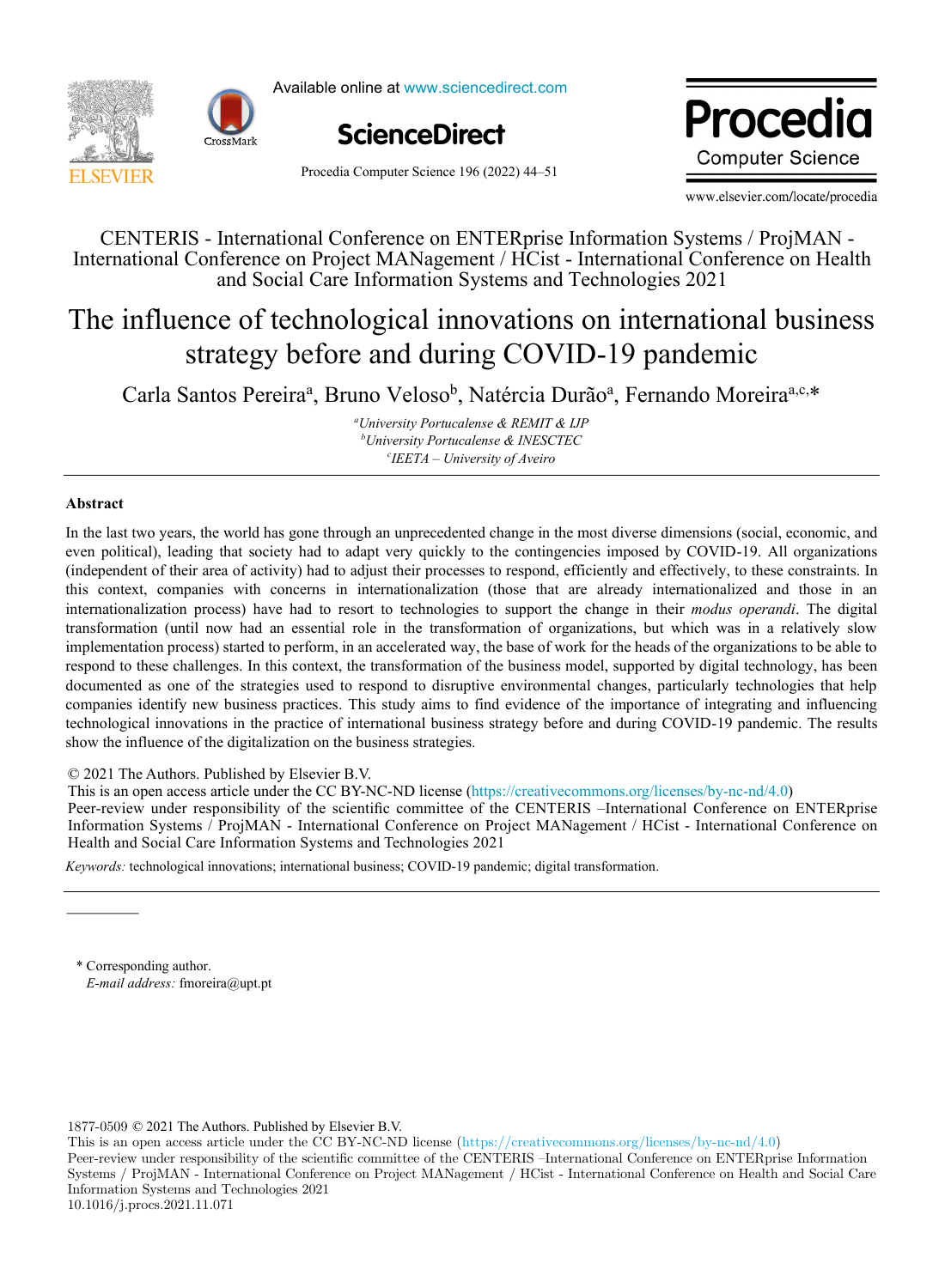## **1. Introduction**

The year 2020 was marked by two events that had a significant impact on society. The first was an unprecedented global crisis due to the pandemic of COVID-19 and the second, induced by the first, the acceptance of several technological innovations which have evolved at an unprecedented rate. The second led that each sector of activity (industry, commercial, education, etc.), was affected by the digital transformation. Vint Cerf, vice president and Chief Internet Evangelist at Google and past Association for Computing Machinery (ACM) president, sees an "awesome responsibility!" as "our profession and the products creates will have a prominent role in shaping our post − COVID-19 society" [1]. These products referenced by Vint Cerf lead to digital innovations, the development of  $5<sup>th</sup>$  generation wireless networks (5G), artificial intelligence (AI) (machine learning (ML) and deep learning (DL)), and the Internet of Things (IoT), as well as digital security capabilities such as blockchain, have created an extraordinary ecosystem for new opportunities in several activities sectors [2-3]. For example, to realize the importance of these technologies, the IoT will grow to 25 billion connected things by 2021, creating massive data volumes. An organization's ability to derive meaning from it will be essential to its success [4].

Nearly one-third of companies invest up to \$50 million in automation, including AI, machine learning, cognitive computing, and robotic process automation. In this context, the transformation of the business model, supported by digital technology, has been documented as one of the strategies used to respond to disruptive environmental changes, particularly technologies that help companies identify new business practices [5]. For example, in [6] it is stated that "We are living in an era of unprecedented technological innovation.", and that 90 % of the world's data has been produced in the past two years, due in large part to the 26 billion smart devices now in circulation. For these reasons, digital technologies and digitization are an adequate response to the disruptive changes caused by the pandemic COVID-19. Thus, according to [7], there are several common advantages of digitalization during this pandemic period: (*i*) More consistent structured collaboration; (*ii*) Greater use of analyzes; (*iii*) Increased frequency of meetings due to lack of travel and disturbing organizational variables in a physical location; (*iv*) More productive general work products due to the mitigation of distractions at the office location; (*v*) Greater transfer of knowledge content through digital collaboration recording; (*vi*) General, more extensive use of existing systems and technologies that reduces the limits of the learning curve for the effective use of technology. The pandemic's impact is different and more dramatic than the traditional one, in which changes are driven by human innovation [8-9]. Under these conditions, managers focus more on rescuing companies from bankruptcy than on creating a sustainable competitive advantage [10].

Digitization makes indistinct the limits between technology and management, facilitating new business models integrated into concepts, methods, and tools of the digital environment [11] that lead to the emergence of digital transformation. In this sense, IDC in [12] presents a study showing the top 10 digital transformation predictions for 2021. According to the same authors, "while 2020 has represented unprecedented times of uncertainty due to global health crisis and the upending of traditional business practices, it has only further fueled growth in digital technology pivots and digital transformation as the global economy has had to adapt to new ways of working".

This study aims to find evidence of the importance of integrating and influencing technological innovations in the practice of international business strategy. We will also try to understand the relevance of integrating these technological innovations more effectively through the discrimination of ten different technological categories, as well as knowing the importance of each of these categories in the business internationalization strategy.

The paper is structured as follows. Section 2 describes the related work regarding digital transformation (DT). Section 3 presents the research methodology. Section 4 summarizes the results and discussion of the research and finally, Section 5 presents the conclusions and future work.

## **2. Background**

In [13] is presented a work that aims to create a unified definition of digital transformation (DT), because up to the time of the publication, there were 134 definitions. The authors of that paper present the following unified definition of digital transformation "A fundamental change process, enabled by the innovative use of digital technologies accompanied by the strategic leverage of key resources and capabilities, aiming to radically improve an entity and redefine its value proposition for its stakeholders."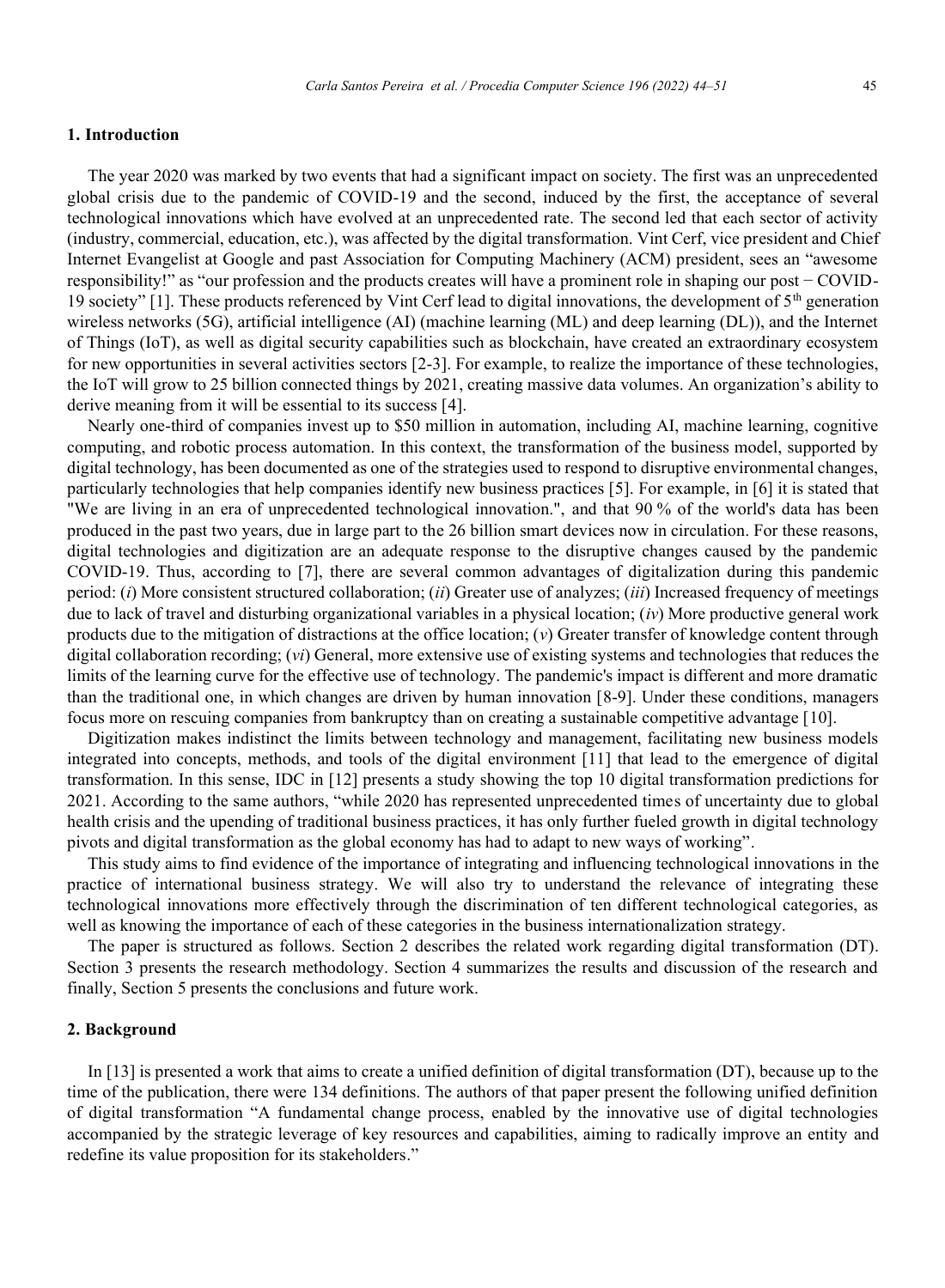The definition mentioned above can be materialized with companies that present disruptive digital business models (Google, Tesla, Apple, Amazon, Netflix, Uber, Airbnb, among others), which use most technologies (Cloud computing, IoT, Bigdata Analytics, Machine Learning, etc.) that have been supporting and driving DT. As concrete examples, the business model of Uber and Airbnb is entirely digital and uses the technologies mentioned earlier [14]. Another example is the change seen in the television and film industry with the emergence of companies like Netflix and HBO that use streaming services. Thus, these organizations were able to gain access to the global market because they strategically leveraged their resources and capabilities (using the suitable means, that is, the right technologies) to recreate value (having a far-reaching impact reaching all parts of the world), the that allows them to adapt to changes in customer preferences and market dynamics, as is happening in this pandemic moment that we are experiencing.

All organizations (organization, business network, industry, society) have valuable digital assets, whether data or functionality, but resources (human, financial, and knowledge) and capabilities (digital capabilities and dynamic resources) are the strategic assets for initiate or accelerate DT when they can be safely leveraged, reused, combined, and shared with stakeholders. So, DT is not just about using digital technologies themselves, launching more mobile apps or migrating to the cloud or enjoying machine learning or most of the other finite things that people associate with it [15], but also about the strategic leverage of resources and capabilities to radically improve an organization and redefine its value proposition for stakeholders.

## **3. Research Methodology**

Regarding research methodology, the main concern is using a scientific method, carrying out organized research, and having strict control of the use of theoretical observations and knowledge. Thus, this section presents the procedures used in data collection, which constitute the study. The research carried out used the quantitative methodology that aims to find relationships between variables, describe the variables through the statistical treatment of the collected data, as well as test theories, and reach conclusions [16]. The selection of the quantitative methodology was justified by the need to collect the entrepreneur's opinions and attitudes, that is, the study was descriptive, and the data collection was carried out with the use of a questionnaire. The use of questionnaires requires special attention since it is not enough to collect the answers on the issues of interest because it is also essential to perform statistical analysis to validate the results. That is why, before being sent to companies, the questionnaire was evaluated and validated by four specialists.

Data collection was based on a questionnaire with 33 questions. The questionnaire was developed to study the enhancing factors of Portuguese business internationalization and assess the most frequent barriers and constraints in this process. In this work, special emphasis is given to Business Digitalization, inducted by the Digital Transformation. Through an empirical study from a sample of 310 internationalized Portuguese companies, we intend to understand if the integration of technological innovations in business practice can enable significant competitive advantage in business internationalization and which technologies have a greater degree of relevance in this process. Whether there are significant differences in the period before and during COVID. Therefore, the following information was collected regarding the degree of relevance (measured on a 5-level Likert scale: 1- nothing relevant to 5-extremely relevant) assigned to business digitalization as well as that attributed to the 10 technological tools. The technological tools evaluated were: V1-E-commerce, V2- Cloud solutions, V3- Big Data, V4- IoT/sensors, V5- 3D printing, V6- Virtual reality/Augmented reality, V7- Robotics/automation, V8- Agile tools, V9- Business Intelligence (BI) and V10- AI.

The questionnaire was sent to all companies registered in the AICEP database of Portuguese internationalized companies, by sending a link via e-mail and using the Google Forms tool. Between May 2019 and May 2020, a set of 310 valid answers were obtained, 238 before COVID (in 2019) and 72 during COVID (after March 2020). The two group of companies are independent.

The data collected were treated using the IBM SPSS Statistics 26.0 software and R software. The statistical methods used for the data analysis in the study were: Reliability analysis (Cronbach´s Alpha), Descriptive Statistics, Spearman´s correlation coefficient, Nonparametric Hypothesis testing (Mann-Whitney test) [17], and Random Forest methodology (regression model and classification model) [18].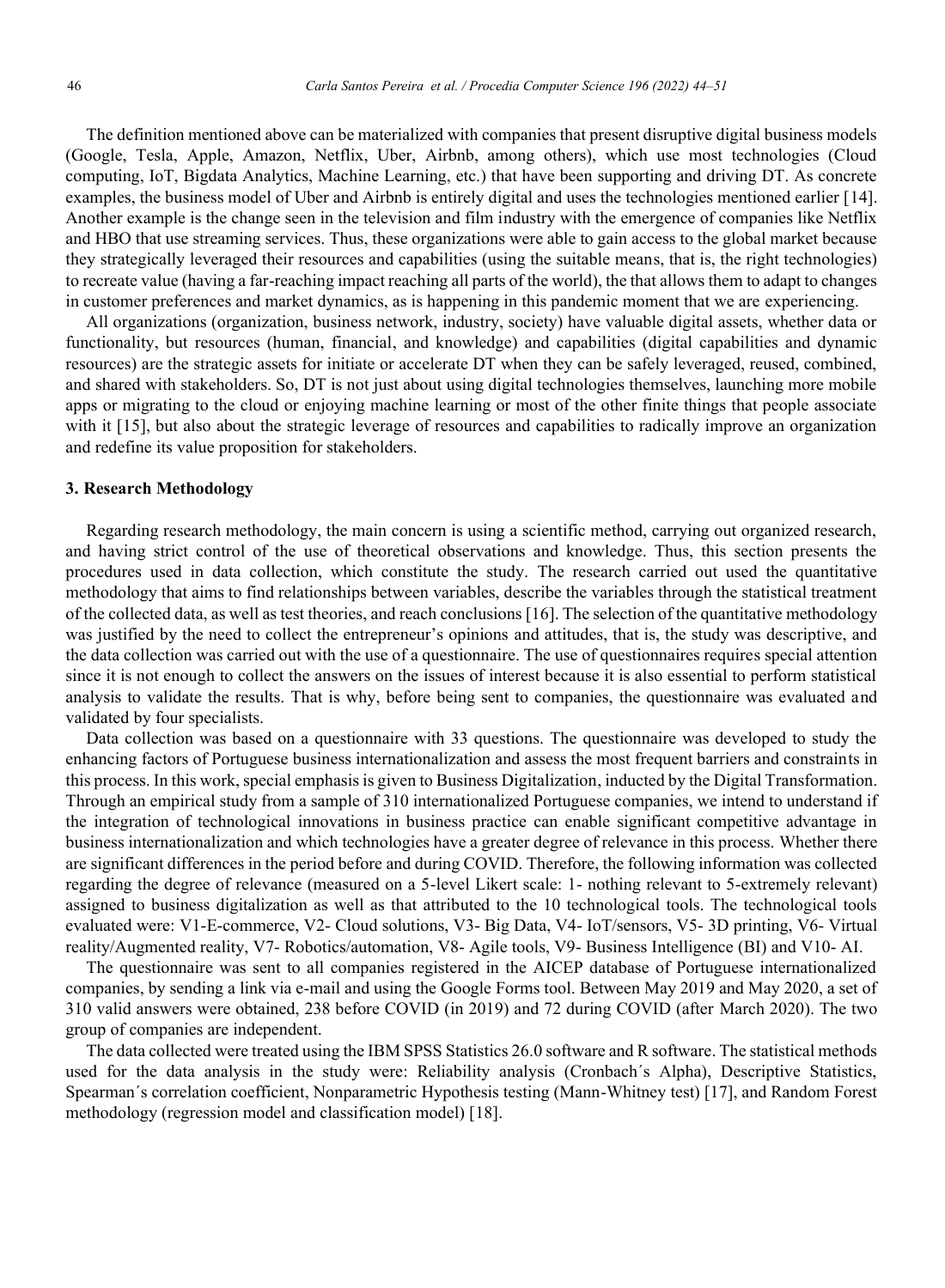#### **4. Analysis and Results discussion**

The sample of 310 internationalized Portuguese companies used in this research is composed of companies from different sectors (both from industry and services) and of different sizes. Regarding the number of employees, the sample consists of 34.8 % micro firms, 40 % small firms, 17.8 % medium firms, and 7.4 % large firms. Of those companies, 65.8 % are family businesses, and 86.8 % have no foreign capital. It is also interesting to note that concerning the percentage of business resulting from internationalization, 27.1 % of the companies it was less than 10 %. In 24.8 % of the companies, it was 75 % at least.

To verify if the variability of the answers resulted from differences in entrepreneur's opinions, we performed a reliability analysis using Cronbach´s Alpha for the dimension technologies (with the ten technologies categories pointed). The value obtained was 0.918, and given that this measure varies between 0 and 1, we can consider that this dimension is reliable. According to this result, it makes sense to present the descriptive results to have an initial view of the degree of relevance attributed to the technologies tools presented before and during COVID. Table 1 shows the descriptive measures, such as mean, median, coefficient of variation (C.V.).

|                        |        | $E-$     | Cloud     | Big   | IoT/    | 3D       |       | Robotics/  | Agile |             |       |
|------------------------|--------|----------|-----------|-------|---------|----------|-------|------------|-------|-------------|-------|
|                        |        | commerce | solutions | Data  | sensors | printing | VR/AR | Automation | tools | BI          | AI    |
| Before<br><b>COVID</b> | Mean   | 3.54     | 3.09      | 2.72  | 2.57    | 2.21     | 2.28  | 2.69       | 3.37  | 3.33        | 2.49  |
|                        | Median | 4.00     | 3.00      | 3.00  | 2.00    | 2.00     | 2.00  | 2.00       | 4.00  | 3.00        | 2.00  |
|                        | CV(%)  | 38.39    | 43.59     | 47.13 | 53.04   | 55.20    | 57.89 | 54.28      | 38.66 | 40.78       | 55.1. |
| During<br><b>COVID</b> | Mean   | 3.90     | 3.51      | 3.08  | 2.95    | 2.24     | 2.30  | 2.67       | 3.59  | 3.20        | 2.78  |
|                        | Median | 4.00     | 4.00      | 3.00  | 3.00    | 2.00     | 2.00  | 2.00       | 4.00  | 3.00        | 3.00  |
|                        | CV(%)  | 34.26    | 36.98     | 42.86 | 50.81   | 57.14    | 58.43 | 56.55      | 35.21 | 40.87 55.43 |       |

Table 1. Descriptive measures for the ten technology tools.

In terms of the median (most appropriate location measure considering that the data are measured on an ordinal scale), we see an increase in pre-COVID during COVID in the following technological categories: "Cloud Solutions", use of "IoT / sensors", and use of "AI". On the other hand, looking at the mean and median values together, we find that the most relevant technological tools were, in both moments, "E-commerce" followed by "Agile Tools". In terms of variability in responses, we can conclude from the coefficient of variation that the results show a moderate to high dispersion, which suggests some lack of homogeneity in the answers obtained. However, it should be noted that regarding the "E-commerce", "Cloud solutions", "Big Data", "IoT / sensors" and "Agile tools" tools, there was a decrease in variability during COVID, which reveals that opinions about these tools in this period were more consistent than in the period before COVID.

Then, to assess whether the existing correlations between the degrees of relevance attributed to the ten technological tools by the 310 respondents are high, the Spearman correlation coefficient was calculated  $(r_s - \text{suitable for categorical})$ variables measured on an ordinal scale). We established the usual practical rule for a strong correlation for values of  $r_s$  greater than or equal to 0.6. Thus, we conclude that the highest and most significant correlations at the level of 1% (p-value  $\leq 0.01$ ) occur between (see Figure 1): Cloud solutions (V2) and Big Data (V3) ( $r_s = 0.71$ ), Agile tools (V8) and Business intelligence (V9) ( $r_s = 0.64$ ), VR/AR (V6) and 3D printing (V5) ( $r_s = 0.62$ ) and Big Data (V3) and IoT/sensors (V4)  $(r_s = 0.61)$ .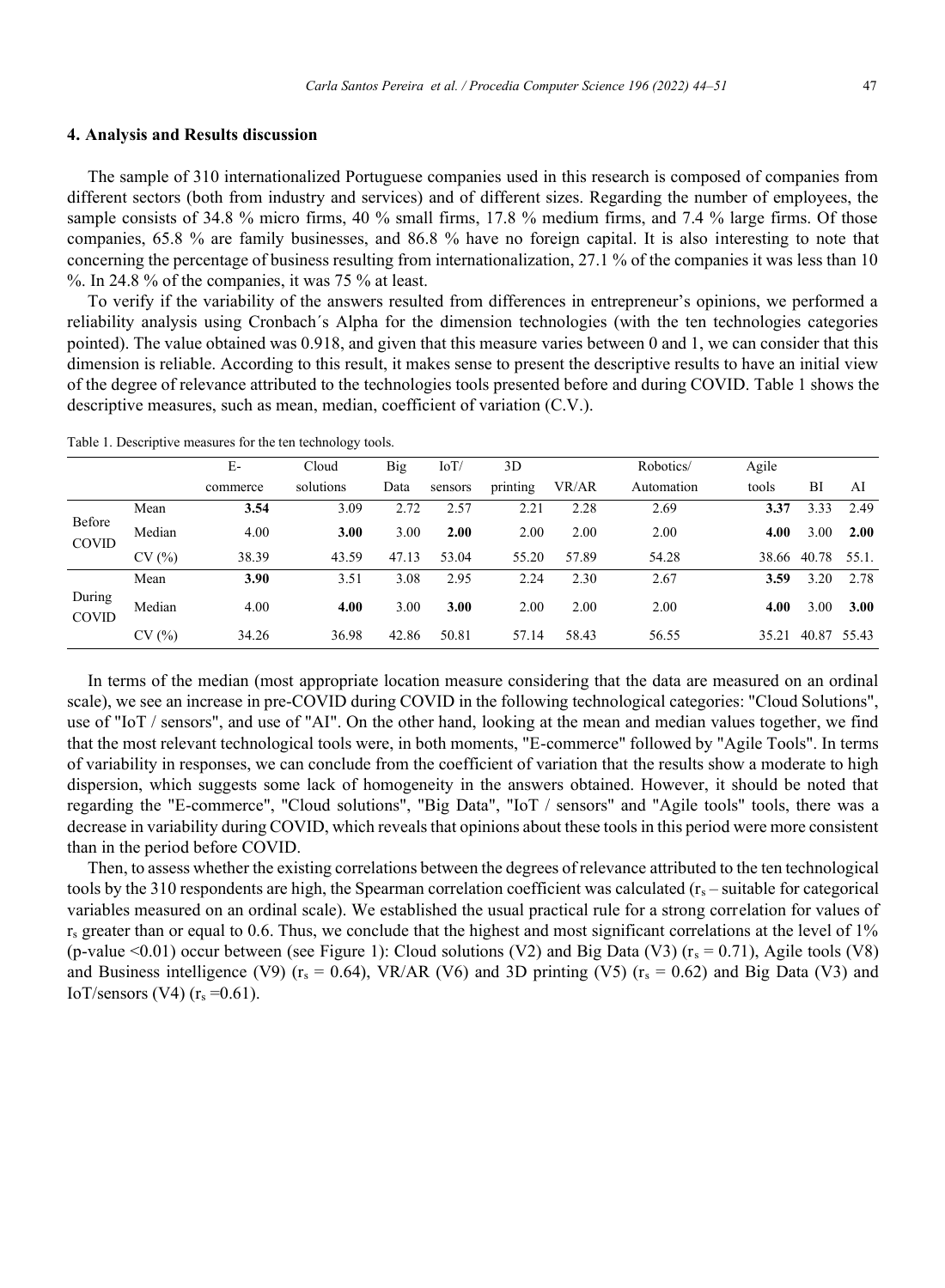

Fig. 1. Spearman correlation coefficients  $(r<sub>s</sub>)$  for the ten technology tools.

To study the degree of relevance assigned to business digitalization before and during COVID, we began conducting a Mann-Whitney test to assess whether there are significant differences in these two moments. Although the mean degree of relevance attributed rises from 3.87 to 3.99, the test allows us to conclude that there are no significant differences at a level of significance of 5 % (p-value =  $0.379 > 0.05$ ). It should also be noted that the median degree is 4 at both moments; that is, at least 50 % of the entrepreneurs consider business digitalization at least very relevant. Based on the frequency table for this variable, we can go further and affirm that 213 of the 310 entrepreneurs, that is 68.7 %, consider the business digitalization to be very or highly relevant, with 32.3 % considering it highly relevant. Likewise, to detect significant differences between the degree of relevance attributed by respondents to each of the technological tools before and during COVID, the Mann-Whitney test was carried out. Although we suspect based on the results obtained in Table 1 the possible existence of significant differences between the two moments for the tools "Cloud solutions", "IoT / sensors" and "AI", by the results observed in Table 2, we found that there are only significant differences at 5 %, regarding "Cloud solutions" (p-value = 0.05) and at 10 % regarding "E-commerce" (pvalue  $= 0.1$ ).

| <b>Test Statistics</b> |                |                    |             |                 |                |         |                         |             |         |          |  |
|------------------------|----------------|--------------------|-------------|-----------------|----------------|---------|-------------------------|-------------|---------|----------|--|
|                        | E-<br>commerce | Cloud<br>solutions | Big<br>Data | IoT/<br>sensors | 3D<br>printing | VR/AR   | Robotics<br>/automation | Agile tools | BI      | AI       |  |
| Mann-Whitney U         | 3712           | 3823               | 2751        | 3092            | 3686           | 3669    | 3732                    | 4028        | 3989    | 3362     |  |
| Wilcoxon W             | 28022          | 27476              | 18504       | 18668           | 20157          | 20689   | 4512                    | 27681       | 4850    | 20015    |  |
| Z                      | $-1.630$       | $-1.915$           | $-1.569$    | $-1.462$        | $-.069$        | $-.031$ | $-.187$                 | $-.986$     | $-.620$ | $-1.017$ |  |
| Asymp. Sig. $(2-$      | .10            | .05                | .12         | .14             | .95            | .98     | .85                     | .32         | .54     | .31      |  |
| tailed)                |                |                    |             |                 |                |         |                         |             |         |          |  |

Table 2. Results of Mann-Whitney test for technology tools, before and during COVID.

a. Grouping Variable: covid

Given the results obtained, it makes sense to ask the following questions: Which technological tools have the most significant contribution to the degree of relevance attributed to business digitalization before and during COVID? Are there differences in the most relevant technologies in both moments?

In the first phase, we calculated Spearman's correlation coefficients  $(r_s)$  to know which technological tools are most correlated with the degree of relevance attributed to business digitalization before and during COVID (see Table 3).

First of all, it is essential to note that although not all the bold values correspond to very high correlation values, they are significant at a 5 % significance level. Table 3 allows us to conclude that before COVID, "E-commerce", "Cloud solutions", and "Big Data" are the technological tools most correlated with the degree of relevance attributed to business digitalization. During the COVID phase, the tools most correlated with the degree of significance attributed to business digitalization are only "E-commerce" and "Big Data" with special emphasis on "E-commerce" ( $r_s = 0.607$ ).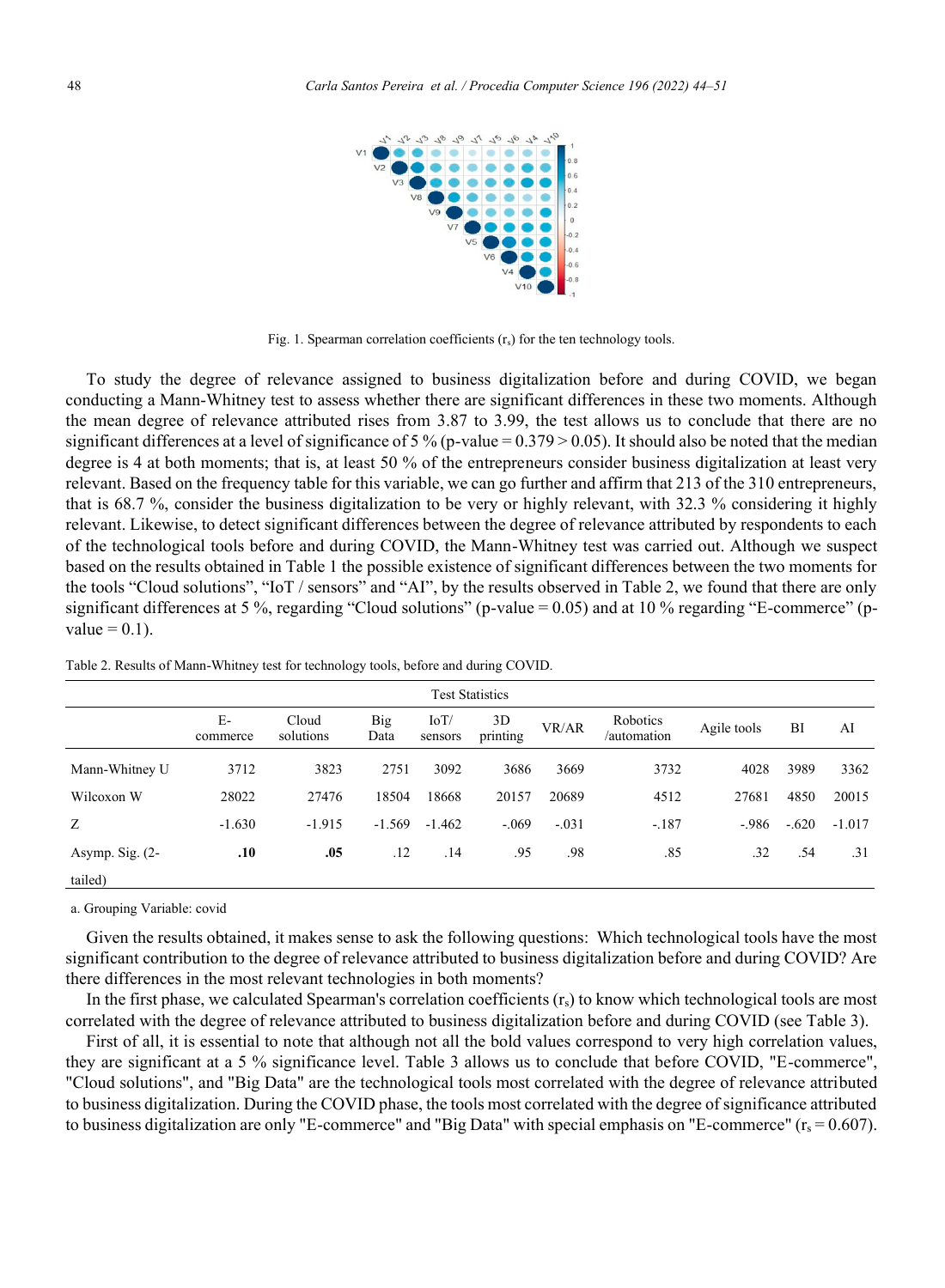| Correlations           |                               |            |           |       |         |          |       |            |       |       |       |
|------------------------|-------------------------------|------------|-----------|-------|---------|----------|-------|------------|-------|-------|-------|
|                        |                               | E-commerce | Cloud     | Big   | IoT/    | 3D       | VR/   | Robotics/  | Agile | BI    | AI    |
|                        |                               |            | solutions | Data  | sensors | printing | AR    | Automation | tools |       |       |
| Before<br><b>COVID</b> | $\bullet$<br>$\mathbf{1}_{S}$ | 0.467      | 0.445     | 0.439 | 0.351   | 0.196    | 0.271 | 0.147      | 0.255 | 0.381 | 0.278 |
| During<br><b>COVID</b> | $\bullet$<br>$\mathbf{1}_{S}$ | 0.607      | 0.316     | 0.470 | 0.287   | 0.197    | 0.191 | 0.300      | 0.390 | 0.378 | 0.270 |

Table 3. Spearman correlation coefficients between technology solutions and degree of business digitalization.

We choose the Random Forest methodology to carry out a robust study, which we now briefly explain. The random forest classifier was developed by Leo Breiman [18] and consisted of many decision trees. At each node, a random subset of variables is used to determine the splitting decision. Finally, the model of all classes by the individual fully grown and unpruned trees is returned. Random Forest can be used for either a categorical response variable as "classification" or a quantitative response referred to as "regression" and can be easily implemented in parallel. Random Forest is an ensemble learning model that is attractive because, in addition to other aspects, they provide two essential measures that assess the importance of variables: IncMSE (mean decrease accuracy, MSE) and IncNodePurity (mean decrease Gini).

The splitting criterion gives a measure of "goodness of fit" (regression) or "purity" (classification) for a node, where large values representing poor fit (regression) or an impure node (classification). Regarding the measure that evaluates the degree of importance of a variable, a higher %IncMSE value represents higher variable importance. A higher IncNodePurity value represents higher variable importance (nodes are much purer). The Random Forest Algorithm is explained in [19]. To implement this methodology, we used package randomForest available in R software from the CRAN website www.cran.r-project.org

In a first analysis, we built a regression model to evaluate which technological tools have more contribution to the degree of relevance assigned to business digitalization before and during COVID. Figure 2 presents the results of %IncMSE with the obtained sample before and during COVID.





a) Values of %IncMSE for regression model before COVID. b) Values of %IncMSE for regression model during COVID.

Fig. 2. Values of %IncMSE for the regression model.

As mentioned above, a higher %IncMSE value represents higher variable importance to explain the target variable, which is the degree of relevance assigned to business digitalization. In Figure 1a), we find that the technologies that most contribute to the degree of significance given to business digitalization before COVID are V1 (E-commerce), V2 (Cloud solutions), V3 (Big Data), V6 (VR/AR), V7 (Robotics/automation) and V9 (BI). Looking now at technologies with greater predictive power during COVID (Figure 1b), we conclude that in this case, the technologies that most contribute to our target variable are: V1 (E-commerce), V3 (Big Data), V8 (Agile tools), V9 (BI) and V10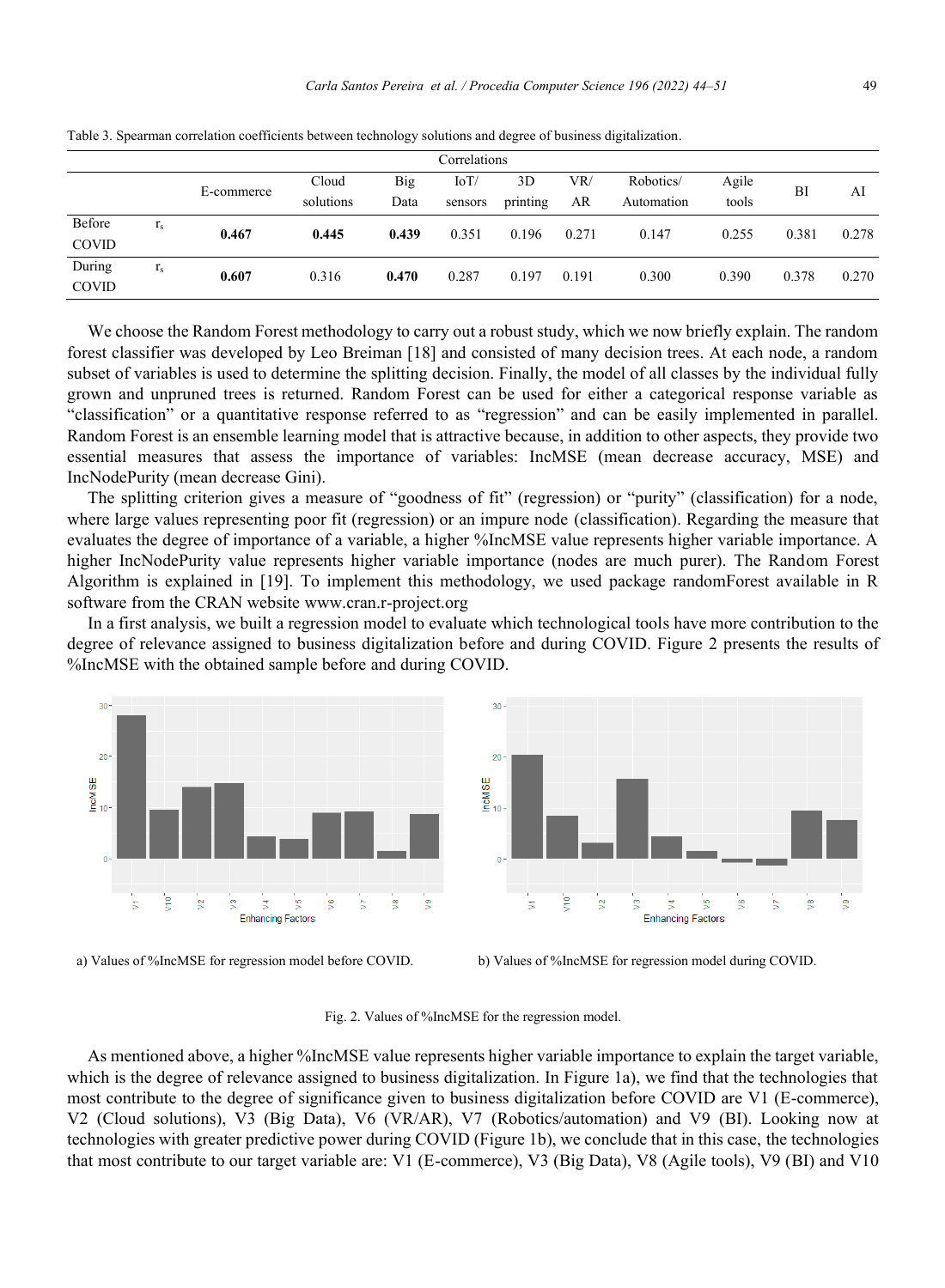(AI). It should also be noted that V6 (VR/AR) and V7 (Robotics/Automation) does not make sense to be presented in this regression model as they assume negative values.

Comparing the percentages of contribution (to the regression model) of the various technological tools before and during COVID, we find that V8 (Agile tools) shows a more significant increase of 8.07 percentage points. They were followed by V4 (IoT/sensors) with an increase of 1.56 percentage points (an increase of 57.6 %) and V3 (Big Data) with an increase of 3.11 percentage points (an increase of 23.7 %). The reduction in the percentage of companies that use E-commerce (V1) before (28.3 %) and during (20.7 %) COVID is because companies must adjust their production processes for products that are more transactional and for the internal market. The variables corresponding to "Big Data" (V3) and "IoT / sensors" (V4) have grown due to their greater use to support the various activities and processes of the companies that participated in this study, where it can be highlighted, for example, the need imposed by the pandemic, as was teleworking.

In a second phase, we built a classification model with response 0 - before COVID and 1-during COVID to evaluate which technological tools contribute more before and during COVID. Given that a higher IncNodePurity (mean decrease Gini) value represents a higher variable important (Figure 3), we find the results obtained for this measure. Thus, we can conclude that the technological solutions that contribute most to the classification before and during COVID are V1(E-commerce), V2 (Cloud solutions), V9 (BI), and V8 (Agile tools), and the tool that contributes less to this classification is V5 (3D printing).



Fig. 3. Values of % mean decrease Gini for the classification model.

Consequently, by crossing the information resulting from this classification model, obtained in the previous regression models, we can conclude the technological tool that most contributes to the degree of relevance attributed to the business digitalization both before and during COVID is "E-commerce" (V1). Although the "E-commerce" tool contributes less to the regression model, since there are other tools that start to stand out more during COVID (such as "Agile tools" (V8) and "Big Data" (V3)), it has great relevance attributed to it both during and before COVID.

In the classification model, in addition to "E-commerce" (V1), we found that another important variable in the classification at both moments is "Cloud solutions" (V2). Compared with what is happening in terms of the regression models, it can be seen that this is more evident in the previous phase to COVID. On the other hand, the technological solution "Agile tools" (V8) enters as an essential tool in the regression model in the COVID phase. Agile tools" (V8) and "Big Data" (V3) have more importance during COVID, in the regression model, due to the need to increase collaborative work and accommodate the large amount of information that is being handled during the confinement period. It should also be noted that, while V9 (BI), in the regression model during COVID, starts to contribute a little less than before COVID, this tool is one of the ones that contribute the most in the classification model. The reduction of the variable values "BI" (V9) has to do with the fact that companies have focused on maintaining their functioning, even if not in their core sector. For that reason, the use of metrics performance and production optimization is no longer a critical factor. One of the most paradigmatic examples in Portugal was the textile sector, where many textile companies had to stop their traditional production and started to produce masks and suits to combat COVID.

Finally, due to having an unbalanced data set (samples of disproportionate dimensions), we took care to apply the Synthetic Minority Oversampling Technique, better known as SMOTE. The results obtained with oversampling techniques were not satisfactory, so we chose not to consider them.